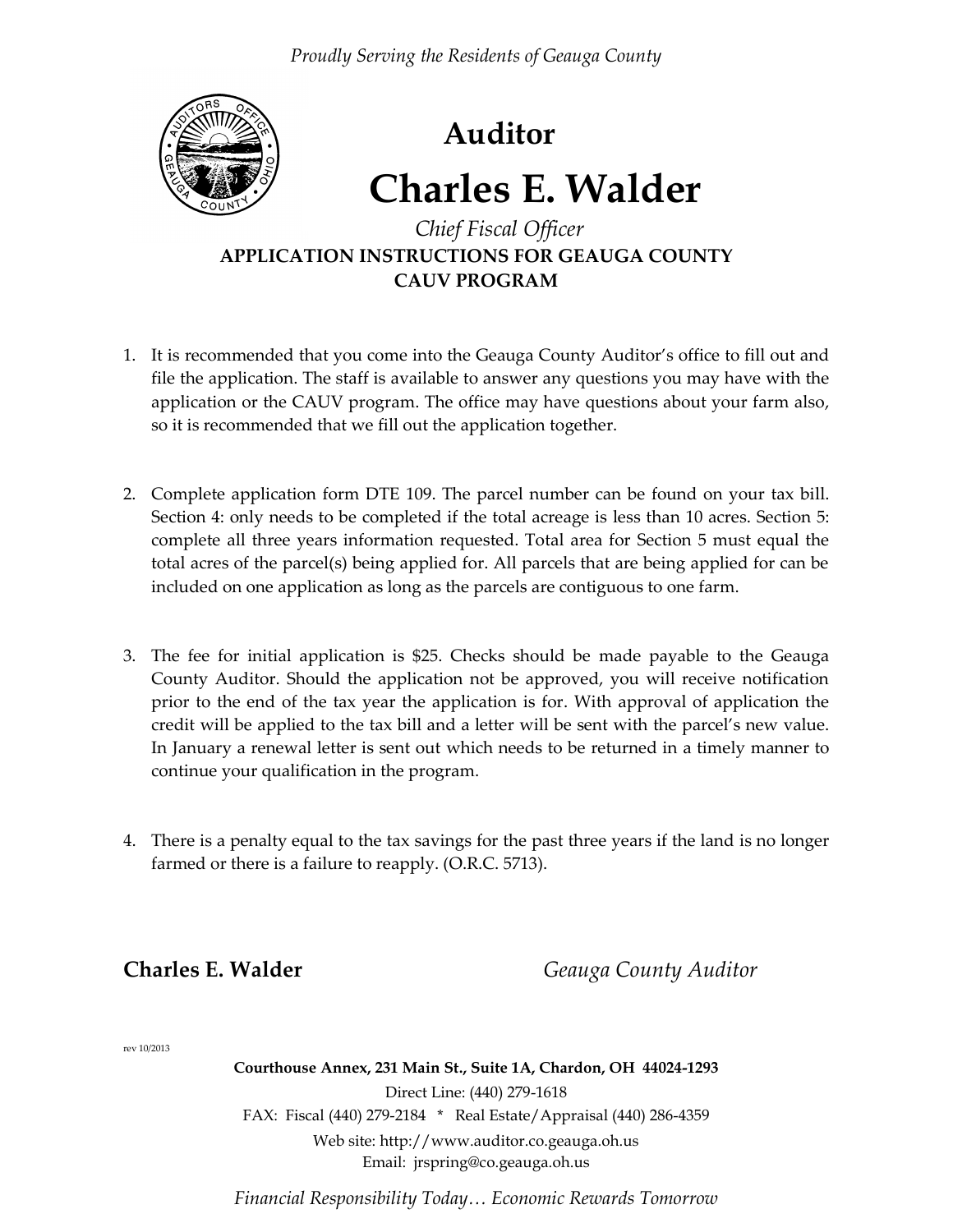

| Application no. | ∶o⊔nt<br>,,,,, | ∶vear<br>тах | $---$<br>$\sqrt{2}$<br>109 |
|-----------------|----------------|--------------|----------------------------|
|                 |                |              | $\bigcap$ /1<br>Rev. 9/    |

## **Initial Application for the Valuation of Land at Its Current Agricultural Use**

**File with the county auditor prior to the first Monday in March. Include a \$25 filing fee.**

1. Owner's name Phone E-mail

2. Owner's mailing address

| 3. | Parcel number | Acres | Parcel number | Acres |
|----|---------------|-------|---------------|-------|
|    |               |       |               |       |
|    |               |       |               |       |
|    |               |       |               |       |
|    |               |       |               |       |

4. If the TOTAL acreage being used exclusively for commercial agriculture purposes is **less than ten acres**, show the total gross income from agricultural products. If the TOTAL acreage is **ten or more acres**, specify the number of acres and land use for the last three years.

| Year        | <b>Farmed Acres</b> | Use of Land (Crop) | Units/Acre | Price/Unit | Gross Income |
|-------------|---------------------|--------------------|------------|------------|--------------|
| Last year   |                     |                    |            |            |              |
| 2 years ago |                     |                    |            |            |              |
| 3 years ago |                     |                    |            |            |              |

5. List the acreage in each crop or land use for the current year. The entire acreage above must be accounted for below.

| Anticipated land use for the current year:                                   | Acres |
|------------------------------------------------------------------------------|-------|
| Commodity crops - corn/soybeans/wheat/oats                                   |       |
| Hay – baled at least twice a year                                            |       |
| Permanent pasture - used for commercial animal husbandry                     |       |
| Noncommercial woodland – contiguous to 10 (ten) acres of farmed land         |       |
| Commercial timber                                                            |       |
| Other crops - nursery stock/vegetables/flowers                               |       |
| Homesite(s) – minimum 1 (one) acre per house                                 |       |
| Roads/waste/pond                                                             |       |
| Conservation program - CRP/CREP/etc. (provide the contract and map)          |       |
| Conservation practices limited to 25% or less of total acreage (provide map) |       |
| Other use, e.g. agritourism, biofuel production                              |       |
| Total acres - must match acres above                                         |       |

| 6. Is this land farmed by someone other than the owner? | (yes/no) If yes, provide contact information (name and |
|---------------------------------------------------------|--------------------------------------------------------|
| phone number)                                           |                                                        |

**I declare under penalties of perjury that I have examined this application and, to the best of my knowledge and belief, it is true, correct and complete. I authorize the county auditor to inspect this property and I agree to provide documentation of income, if requested, to verify the accuracy of this application.**

## **County Auditor's Use Only Receipt for Payment of Fee:** I hereby certify that the owner paid the filing fee of \$25 on the date this application was filed. County auditor **County auditor** Date filed with county auditor Name on tax list Taxing district Parcel number Number of acres